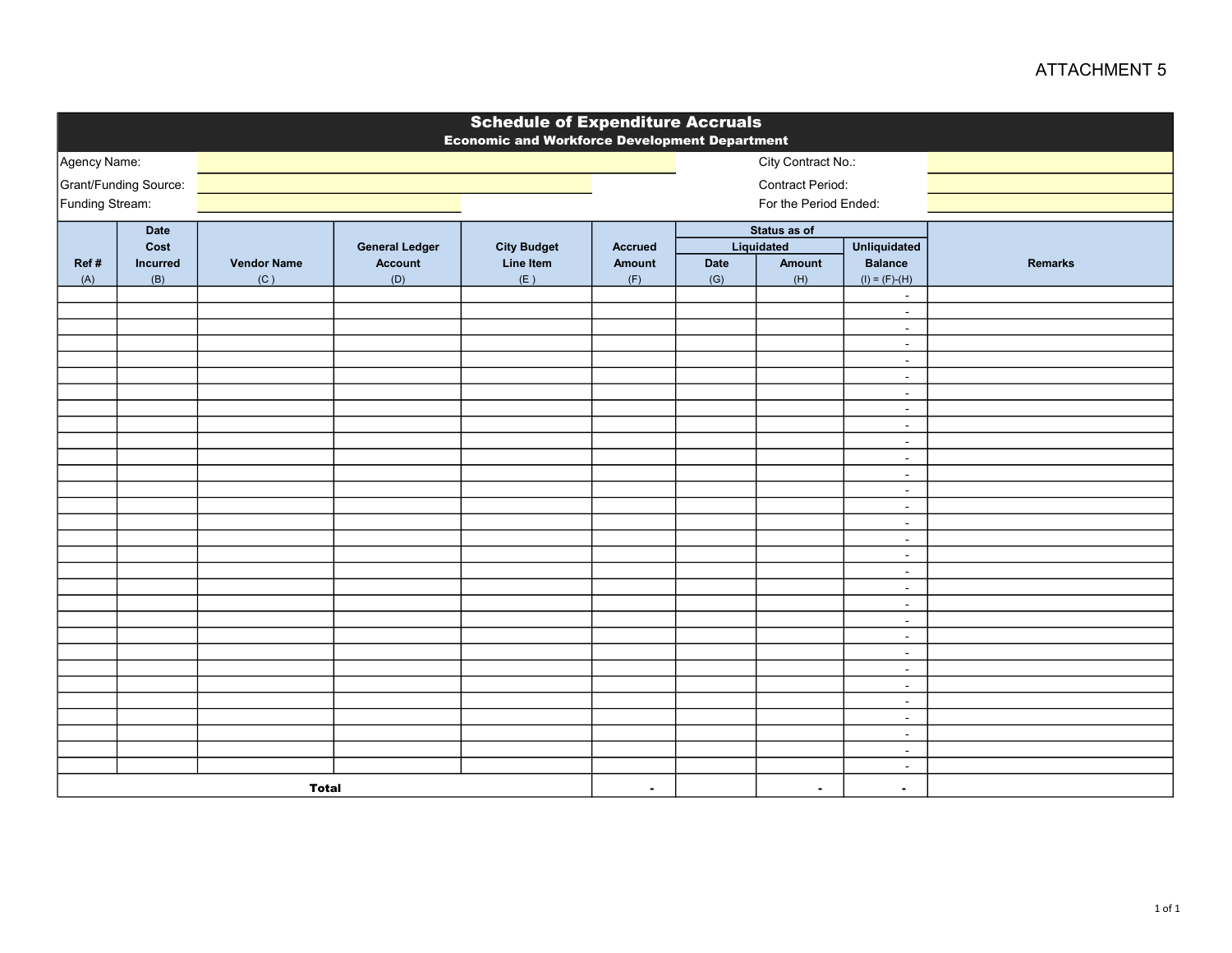## General Ledger vs. Expenditure Report Reconciliation

| Name:<br>Program Year:            |                                         |        | Contract #:<br>Grant:  |                                  |         |        | Qtr End:                  |                  |                       |         |  |
|-----------------------------------|-----------------------------------------|--------|------------------------|----------------------------------|---------|--------|---------------------------|------------------|-----------------------|---------|--|
|                                   |                                         |        |                        |                                  |         |        |                           |                  |                       |         |  |
| GL                                |                                         |        | <b>Approved Budget</b> |                                  | General |        | <b>Expenditure Report</b> |                  |                       |         |  |
| Account#                          | <b>Account Name</b>                     | Admin  | Program                | <b>Total</b>                     | Ledger  | Admin  | Program                   | <b>Total</b>     | <b>Difference</b>     | Remarks |  |
|                                   |                                         | (A)    | (B)                    | $(C) = (B + C)$                  | (D)     | (E)    | (F)                       | $(G) = (E + F)$  | $(H)= (D-G)$          |         |  |
| <b>PERSONNEL COSTS</b>            |                                         |        |                        |                                  |         |        |                           |                  |                       |         |  |
|                                   | <b>Salaries</b>                         |        |                        | $\overline{\phantom{a}}$         |         |        |                           | $\sim$           | $\sim$                |         |  |
|                                   | <b>Fringe Benefits</b><br><b>FICA</b>   |        |                        |                                  |         |        |                           |                  |                       |         |  |
|                                   | SUI                                     |        |                        | $\blacksquare$                   |         |        |                           | $\sim$           | $\bullet$<br>$\omega$ |         |  |
|                                   | Medical & Others                        |        |                        | $\blacksquare$                   |         |        |                           | $\sim$           | $\sim$                |         |  |
|                                   | Dental/Vision/Life                      |        |                        | $\blacksquare$                   |         |        |                           | $\sim$           |                       |         |  |
|                                   | Life                                    |        |                        | $\blacksquare$                   |         |        |                           | $\sim$           | $\sim$                |         |  |
|                                   | Workers Comp-Staff                      |        |                        | $\sim$                           |         |        |                           | $\sim$           | ÷                     |         |  |
|                                   |                                         |        |                        | $\blacksquare$<br>$\blacksquare$ |         |        |                           | $\sim$           | $\sim$                |         |  |
|                                   | Long Term Care<br>Pension               |        |                        |                                  |         |        |                           | $\sim$           | $\sim$                |         |  |
|                                   | <b>Subtotal: Fringe Benefits</b>        |        |                        | $\blacksquare$                   |         |        |                           | $\sim$           | ÷                     |         |  |
|                                   | <b>Total: Personnel Costs</b>           | $\sim$ |                        | $\blacksquare$                   |         |        |                           | $\sim$           | $\blacksquare$        |         |  |
| <b>OTHER COSTS:</b>               |                                         | $\sim$ | ×.                     | $\sim$                           | $\sim$  | $\sim$ | $\sim$                    | $\sim$           | ×.                    |         |  |
|                                   |                                         |        |                        | $\blacksquare$                   |         |        |                           | $\sim$           |                       |         |  |
|                                   |                                         |        |                        |                                  |         |        |                           |                  | $\sim$                |         |  |
|                                   |                                         |        |                        | $\blacksquare$<br>$\sim$         |         |        |                           | $\sim$<br>$\sim$ | $\sim$<br>$\sim$      |         |  |
|                                   |                                         |        |                        | $\blacksquare$                   |         |        |                           |                  |                       |         |  |
|                                   |                                         |        |                        | $\blacksquare$                   |         |        |                           | $\sim$<br>$\sim$ | $\blacksquare$<br>÷   |         |  |
|                                   |                                         |        |                        | $\blacksquare$                   |         |        |                           | $\sim$           | $\sim$                |         |  |
|                                   |                                         |        |                        | $\sim$                           |         |        |                           | $\sim$           | $\sim$                |         |  |
|                                   |                                         |        |                        | $\sim$                           |         |        |                           | $\sim$           | $\sim$                |         |  |
|                                   |                                         |        |                        | $\blacksquare$                   |         |        |                           | $\sim$           | ÷                     |         |  |
|                                   |                                         |        |                        | $\blacksquare$                   |         |        |                           | $\sim$           | $\omega$              |         |  |
|                                   |                                         |        |                        | $\blacksquare$                   |         |        |                           | $\sim$           | ×.                    |         |  |
|                                   |                                         |        |                        | $\blacksquare$                   |         |        |                           | $\sim$           | $\blacksquare$        |         |  |
|                                   |                                         |        |                        | $\sim$                           |         |        |                           | $\sim$           | $\sim$                |         |  |
|                                   |                                         |        |                        | $\blacksquare$                   |         |        |                           | $\sim$           | $\sim$                |         |  |
|                                   | <b>Total: Other Costs</b>               | $\sim$ | $\mathbf{r}$           | $\sim$                           |         |        |                           | $\sim$           | $\sim$                |         |  |
| <b>PARTICIPANT-RELATED COSTS:</b> |                                         |        |                        |                                  |         |        |                           |                  |                       |         |  |
|                                   |                                         |        |                        | $\blacksquare$                   |         |        |                           | $\sim$           | $\bullet$             |         |  |
|                                   |                                         |        |                        | $\sim$                           |         |        |                           | $\sim$           | ÷                     |         |  |
|                                   |                                         |        |                        | $\sim$                           |         |        |                           | $\sim$           | $\sim$                |         |  |
|                                   |                                         |        |                        | $\blacksquare$                   |         |        |                           | $\sim$           | $\sim$                |         |  |
|                                   | <b>Total: Participant-Related Costs</b> | o.     | $\sim$                 | $\omega$                         | o.      | $\sim$ | $\sim$                    | $\sim$           | $\sim$                |         |  |